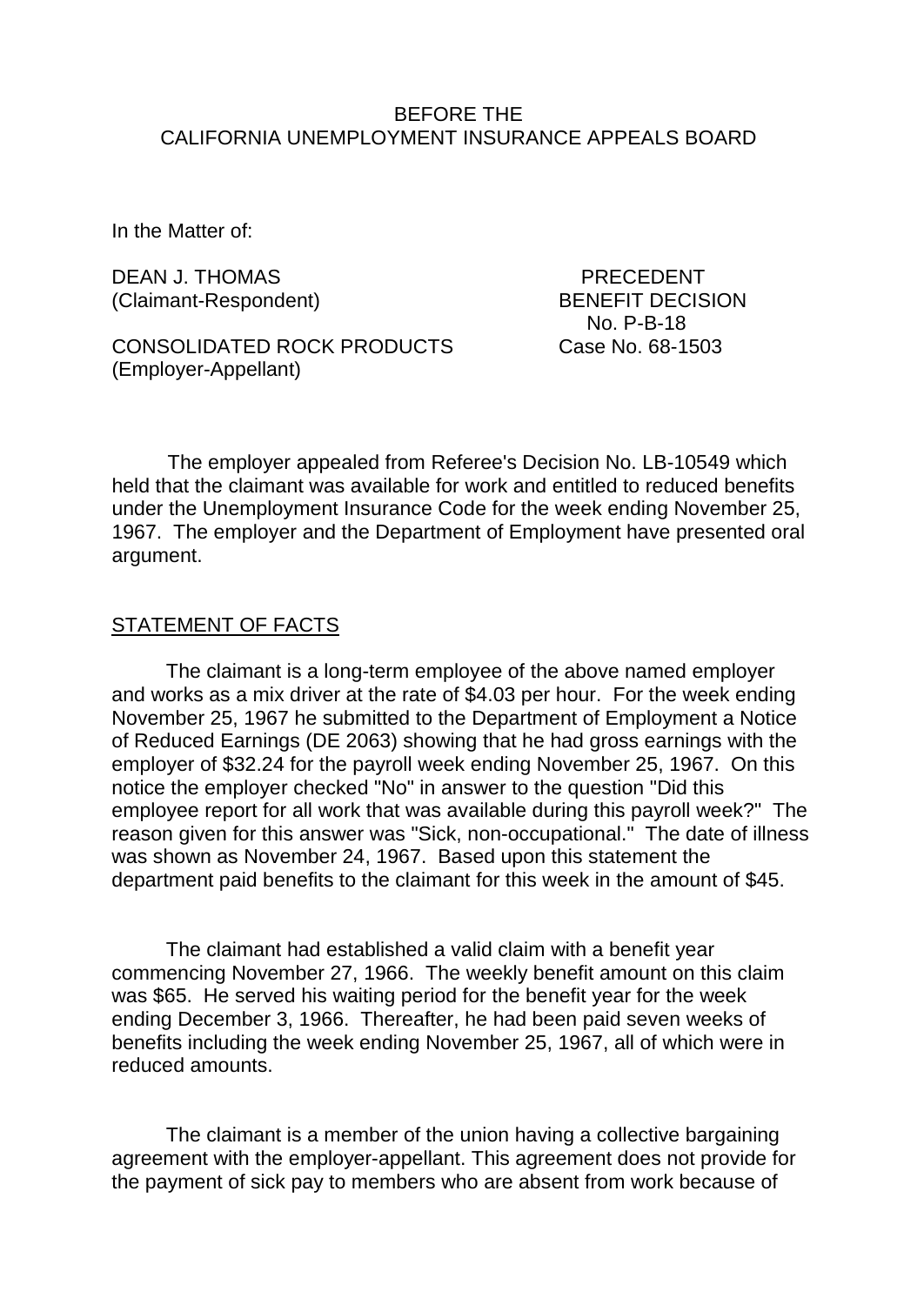illness. For seniority and dispatching purposes a member who is not able to work on any day is considered to have worked and earned eight hours straight time pay and is so charged for dispatching purposes.

The issues in this case are:

1. Was the claimant entitled to claim and receive unemployment insurance benefits as a partially unemployed individual for the week ending November 25, 1967?

2. Was the claimant able to work within the meaning of section 1253(c) of the code?

# REASONS FOR DECISION

Section 1252 of the Unemployment Insurance Code provides in part as follows:

"1252. An individual is 'unemployed' in any week during which he performs no services and with respect to which no wages are payable to him, or in any week of less than full-time work if the wages payable to him with respect to that week are less than his weekly benefit amount. Authorized regulations shall be prescribed making such distinctions as may be necessary in the procedures applicable to unemployed individuals as to total unemployment, part-total employment, partial unemployment of individuals attached to their regular jobs, an other forms of short-time work…." (emphasis added)

The claimant herein has claimed benefits for the week ending November 25, 1967 as a partially unemployed individual. Section 1252-1, Title 22, California Administrative Code, defines a partially unemployed individual as follows:

"(c) A person is a partially unemployed individual if, during a particular week, he:

"(1) Earned less than his weekly benefit amount,

"(2) Was employed by a regular employer,

"(3) Worked less than his normal customary full-time hours for such regular employer because of lack of full-time work,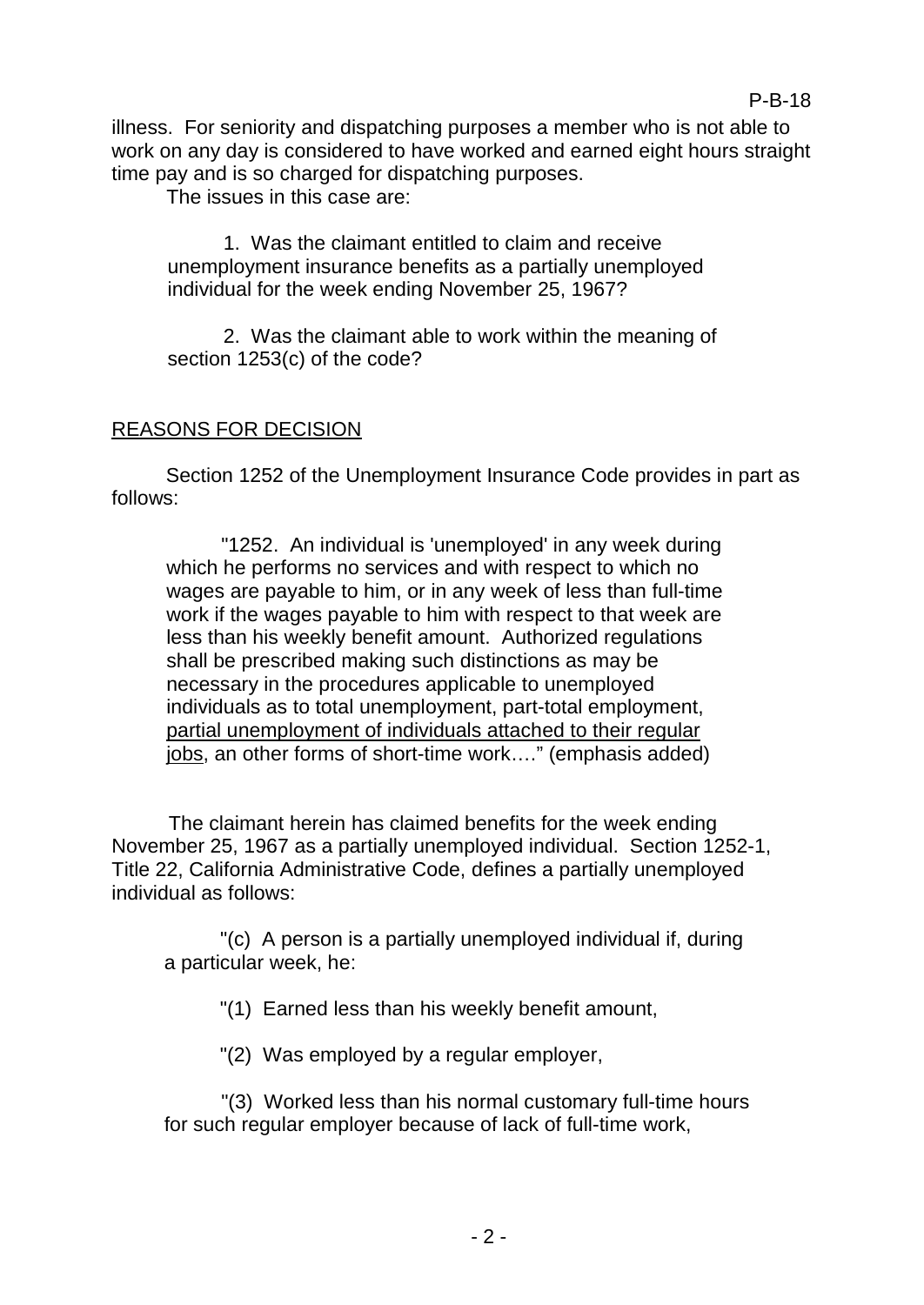"(4) Was during such week continuously attached to his employer from the standpoint that there did not occur any severance of the employer-employee relationship."

Here the claimant earned less than his weekly benefit amount, was employed by his regular employer, and was continuously attached to his employer from the standpoint that there did not occur any severance of the employer-employee relationship. He thus met the requirements of (1), (2), and (4) of subsection (c). However, he did not work less than his normal customary full-time hours because of lack of full-time work as required by (3). To the contrary, he did not work on November 24, 1967 when work was available for him because he was ill and unable to work. Therefore, the claimant was not eligible to claim and receive benefits as a partially unemployed individual for the week ending November 25, 1967.

The Department of Employment and the referee held that the claimant was eligible for benefits based upon Benefit Decision No. 6811 issued by the then three member Appeals Board on March 15, 1967.

Both the department and the employer herein have requested that we overrule Benefit Decision No. 6811. Benefit Decision No. 6811 is distinguishable in that the claimant in that case did not claim benefits as a partially unemployed individual. Nevertheless, the principle upon which that case rests is so inextricably applicable to the facts of this case that we cannot ignore it. Further, we believe the payment or denial of benefits should not rest solely upon such technicalities as to whether the claimant made an unfortunate choice as to the type of claim he should file for a particular week. For example, had the claimant filed a "Continued Claim" for benefits for the week in issue rather than utilizing the procedures for filing of claims as a partially unemployed individual, he would have been eligible for reduced benefits under the principle expressed in Benefit Decision No. 6811.

In Benefit Decision No. 6811 the claimant had worked for the employer, a motor car manufacturer, for approximately 12 years. He was absent from work on August 1, 1966 (a Monday) due to illness. He returned to work and worked on August 2, 1966. Effective August 3, 1966 the plant shut down due to a seasonal layoff occasioned by a model change and the necessary retooling. The claimant immediately filed a claim for benefits which was made effective July 31, 1966. However, he was held ineligible for benefits under section 1253(c) of the code for the week ending August 6, 1966 because he was not available for work each and every normal workday during that week. Upon appeal the board reviewed a number of prior decisions involving the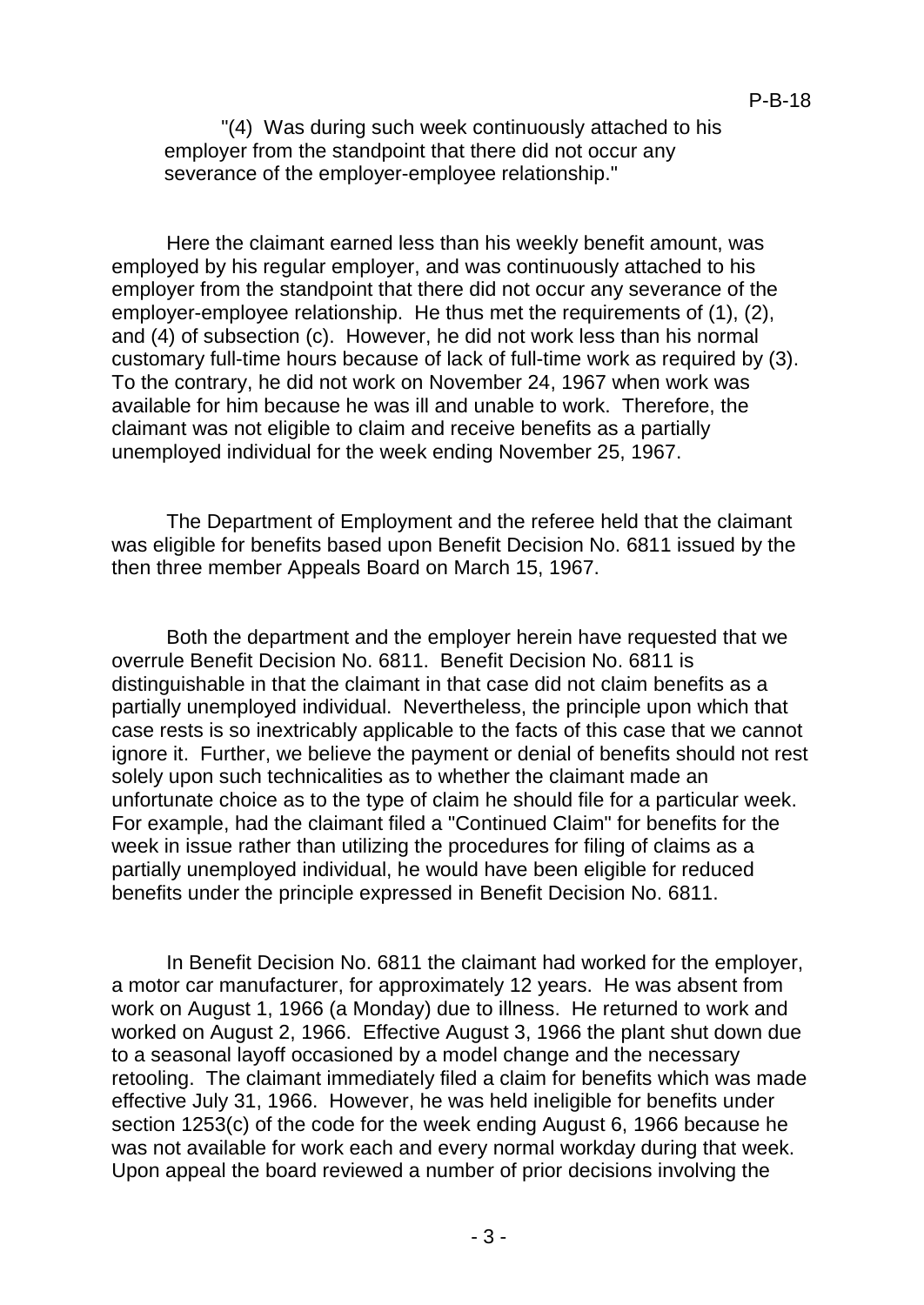eligibility for benefits of claimants who for various reasons were not able to accept employment during a portion of the week for which they claimed benefits. In holding the claimant available for work and eligible for benefits, it was stated:

"... Here, the claimant, while in an active employment relationship, was excused from work by his employer for an entire work day but returned to work and worked an entire shift prior to his layoff. It would be illogical to hold that his one day's excused absence from work made him unavailable for work at a time when he was employed. It appears to us that his conduct or activities prior to his registration for work and filing of a claim for benefits should not affect his eligibility for benefits unless such conduct or activities were the direct cause of his unemployment. . . ."

 $\star \star \star$ 

"In applying the concept of whether a claimant did or did not, as a practical matter, miss a work opportunity as a basis for determining eligibility under code section 1253(c), we have been concerned with cases in which the claimants were unemployed at the time they were unable to work or unavailable for work for a portion of a week. However, as we pointed out in Benefit Decision No. 6642, the claimant there in was in a fully employed status at the time she was excused from work just as was the claimant in this case. In our opinion, the work opportunity concept simply is not applicable in cases of this kind."

We are unable to agree with the reasoning and result reached in Benefit Decision No. 6811.

Section 1253(c) of the Unemployment Insurance Code provides in pertinent part that an unemployed individual is eligible for benefits with respect to any week only if he was able to work and available for work for that week.

Pursuant to Attorney General Opinions Nos. 47/221 (10 Ops. Cal. Atty. Gen. 208) and 54/107 (24 Ops. Cal. Atty. Gen. 81) a claimant must be able to work and available for work for each day during the claimant's normal workweek in order to meet the eligibility requirements of section 1253(c).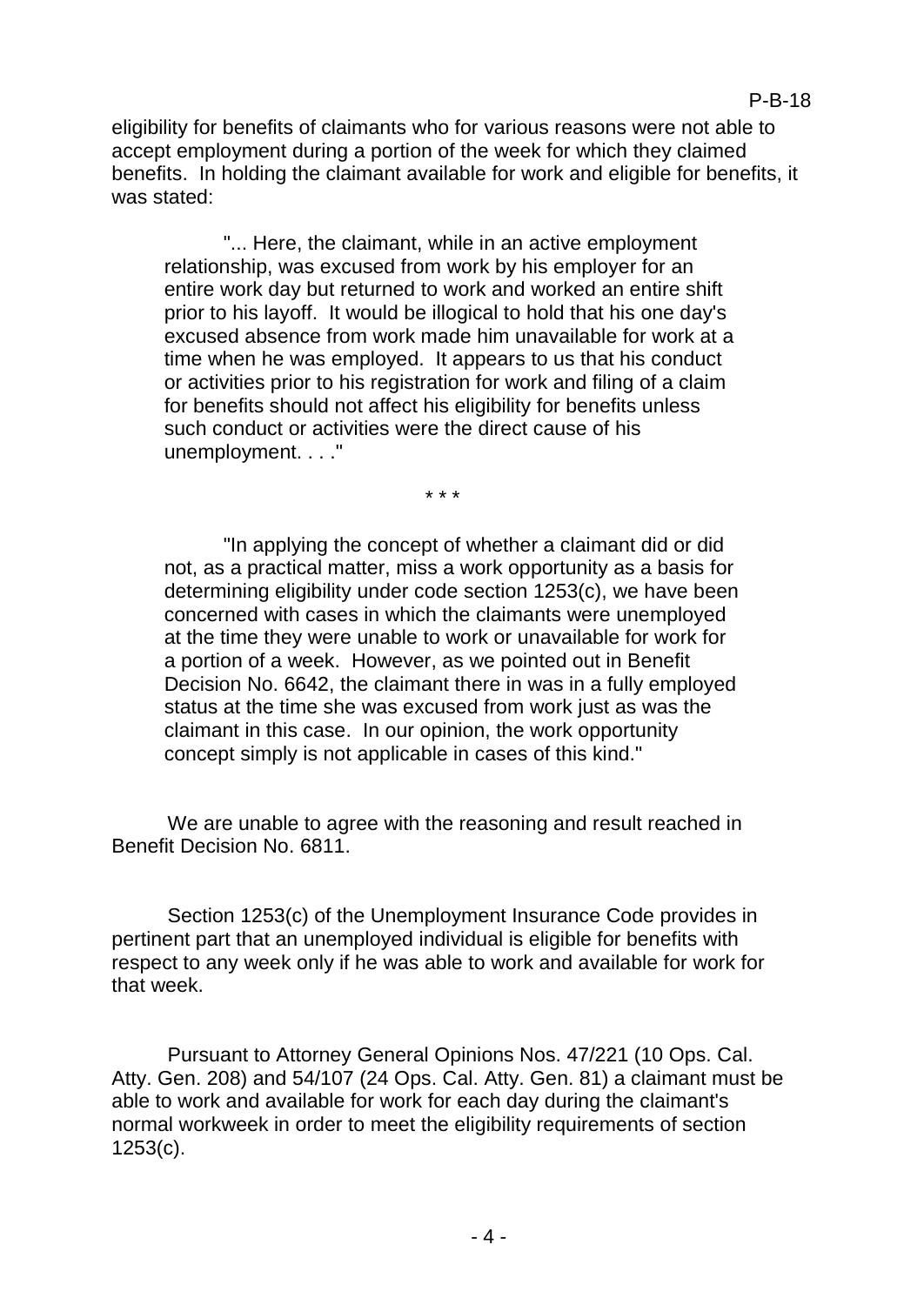#### P-B-18

Thus, when a claimant files a claim for benefits for a week, whether it be a week of total unemployment or a week of less than full-time work in which wages were payable to him less than his weekly benefit amount, he must show that he was able to work and available for work for each normal workday of that week in order to be eligible for benefits.

In the instant case the claimant, because of illness, was not able to work on November 24, 1967, a normal workday for the claimant. The employer had work for the claimant on that day and, had the claimant worked, he would have earned \$32.24. These earnings coupled with his other earnings from the employer during the week would have totaled \$64.48. He would then have been entitled to receive benefits for the week in the amount of \$13. However, if we were to apply the reasoning of Benefit Decision No. 6811 he would receive \$45 in benefits.

In contrast to unemployment compensation disability benefits which are payable on a dally basis, unemployment insurance benefits are payable on a weekly basis. If a claimant is unable to work on one or more normal workdays of a week because of illness he is not entitled to any unemployment insurance benefits for that week. Whether this result is equitable is a matter for legislative consideration. We must apply the law as it is written. Certainly it would be inequitable to charge the employer's reserve account for benefits paid to a claimant for a week when that employer had suitable work available for the claimant which he was unable to accept because of illness. In effect we would be authorizing the payment of benefits to the claimant from the unemployment insurance fund to compensate for his loss of wages due to illness.

For such reasons we believe Benefit Decision No. 6811 must be and is overruled. However, we approve the result reached in Benefit Decision No. 6642 where the claimant had reported for work at 7 a.m. and worked until 9:30 a.m. when she went home for a short period of time because of a stomach upset. She called the employer some time between 11 a.m. and 12 noon, her normal lunch hour, and advised that her stomach distress had ended and that she was ready to return to work. She was advised not to return because she had been laid off effective 11 a.m. that same day due to lack of work. In our opinion it would be an unnecessarily strict interpretation of the statute to hold that such a claimant did not meet the ability to work and the availability for work requirements of section 1253(c) of the code for the week when only temporarily absent from work for a portion of a day prior to layoff for lack of work.